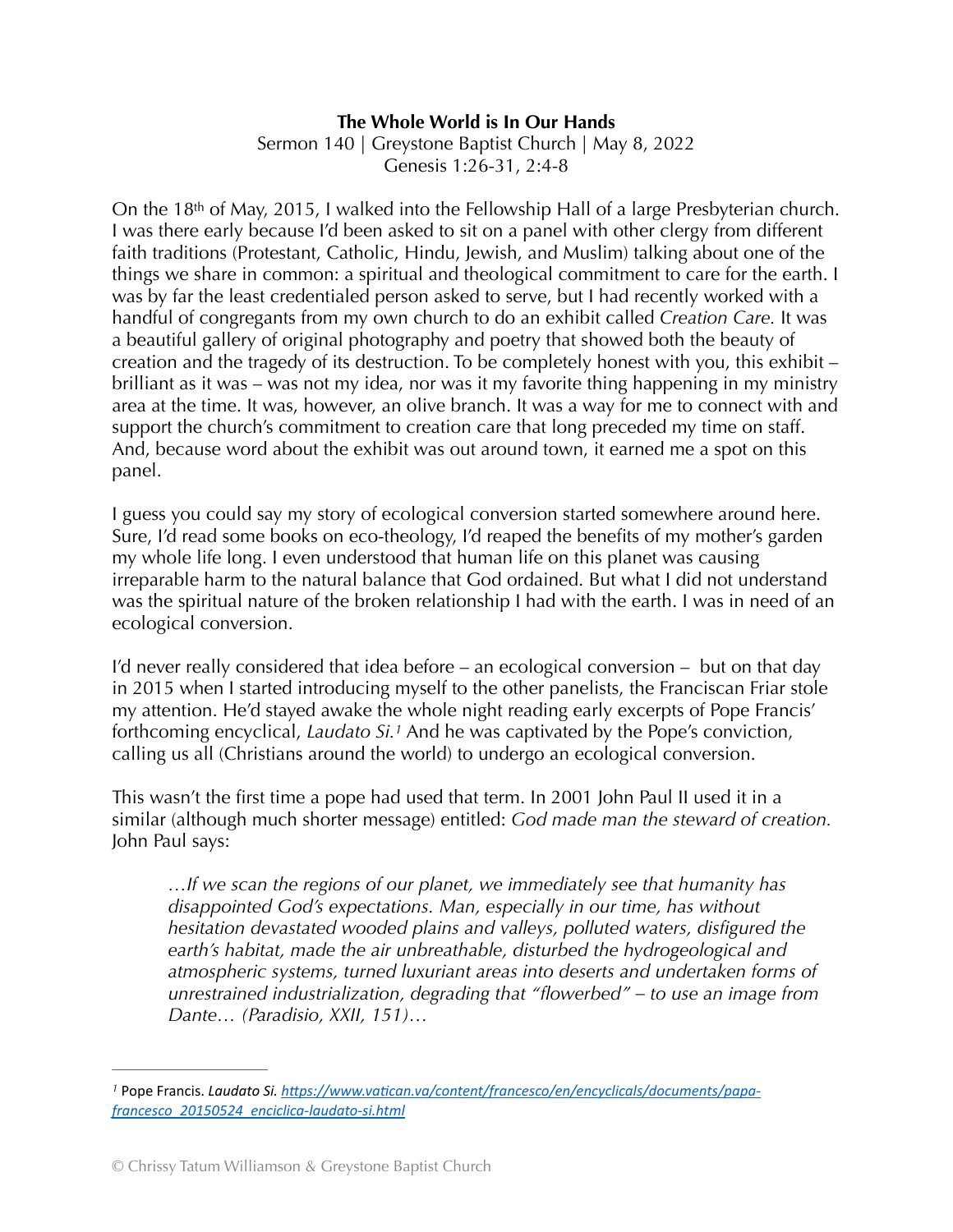<span id="page-1-1"></span>*We must therefore encourage and support the "ecological conversion" which in*  recent decades has made humanity more sensitive to the catastrophe to which it *has been heading. [Humanity] is no longer the Creator's "steward", but an autonomous despot, who is finally beginning to understand that [we] must stop at the edge of the abyss[.](#page-1-0) [2](#page-1-0)*

Don't you just love a good papal encyclical?

It wasn't the first time the language of ecological conversion came from the Pope's pen, but it certainly was an historic moment because whereas John Paul calls Christians around the world to encourage and support the ecological conversion that is happening, Francis says we all need one.

Now, as a lifelong Baptist, I am quite familiar with the language of conversion. The story of Saul's life-altering, name-changing, Damascus road experience was covered at least once a quarter in my Sunday school curriculum as a child. In fact, it seemed the whole church – the one I grew up in – was watching and waiting with eager anticipation for me (and every other child) to have our own conversion experiences. But these were not ecological conversions. These were theological conversions characterized by saying the sinner's prayer, repenting of all the evil that characterized our short lives up to that point of redemption and then giving it all over to God with the ancient profession of faith: *Jesus Christ is Lord.*

Yes, I knew a thing about conversion.

But with all the education and mentoring that took place leading up to that conversion from sin to salvation, no one ever spoke to me about the earth. For all the repitition of the Damascus road theophany, no one ever went over the Genesis stories, the words of the prophets, the numerous laws of Leviticus and Deuteronomy and what they meant for me as a lover of God and a follower of Christ.

Looking back, I know they meant well, and I do not mean to criticize any of these teachers who instilled within me a strong faith and a deep love of God; but now I know that I needed another kind of conversion as well. One also rooted in scripture, one that would provide another layer of depth and responsibility to my evolving relationship with God. Now I know that in addition to that personal theological conversion, I was in need of an ecological conversion as well. And in the fellowship hall of that neighboring church, it was beginning to unfold.

It happens when we are met on the road of life (much like Paul, actually) and one encounter everything changes. Duke Professor, Ellen Davis recalls one such moment in her own life. Her normal routine of reading the New York Times was interrupted by a front page photo taken from the deck of an icebreaker ship back in August of 2000. The ship

<span id="page-1-0"></span><sup>&</sup>lt;sup>[2](#page-1-1)</sup> St. John Paul II. https://www.vatican.va/content/john-paul-ii/en/audiences/2001/documents/hf jp[ii\\_aud\\_20010117.html](https://www.vatican.va/content/john-paul-ii/en/audiences/2001/documents/hf_jp-ii_aud_20010117.html)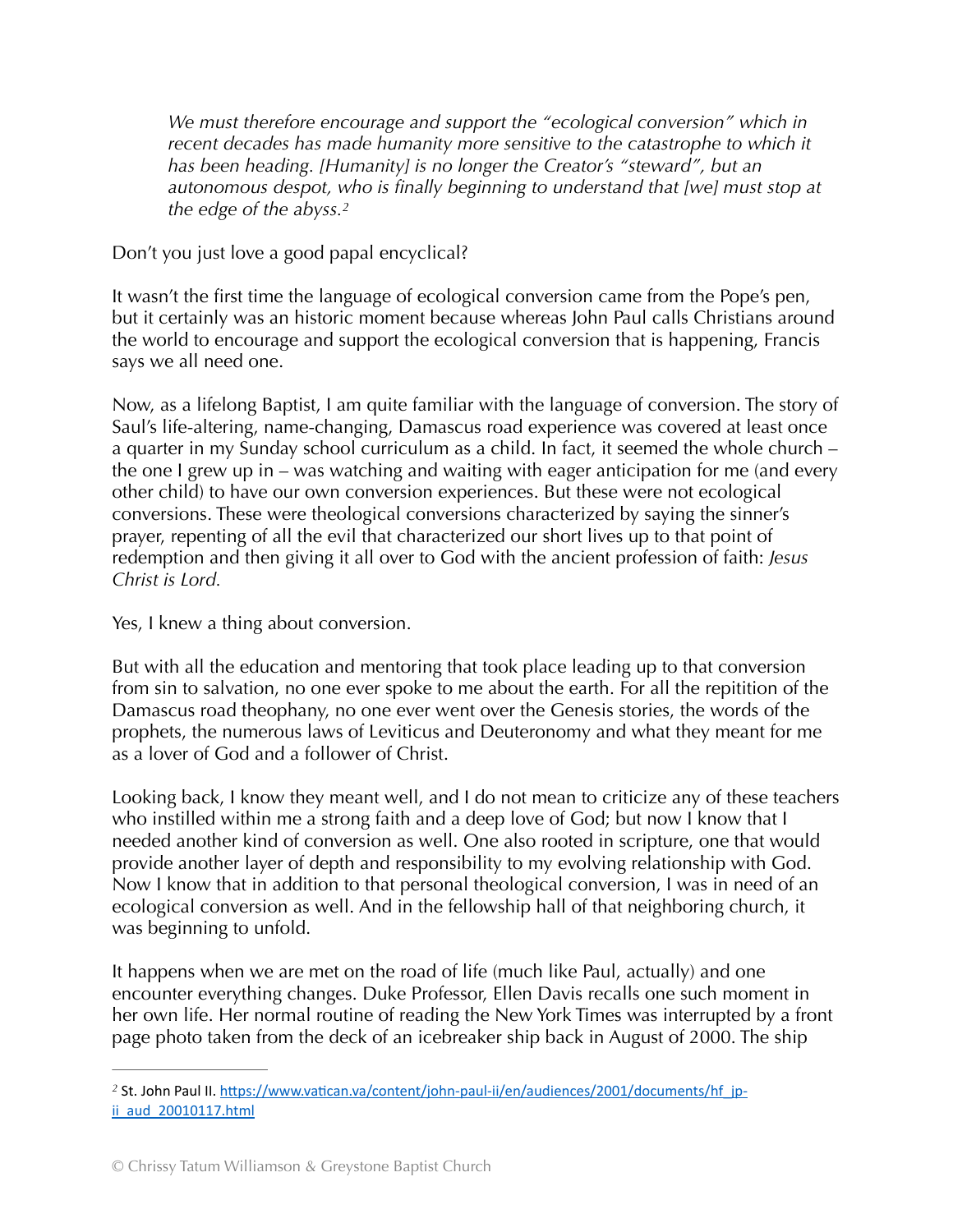had gone up to the North Pole expecting to find work breaking through the ice and clearing a pathway. But the picture showed clear and flowing waters where there should have been solid ice. An oceanographer aboard the ship said to the Times, "It was totally unexpected." The pain and shock of seeing the melting of the ice at the North Pole caused a revelation that all of his intellectual knowledge couldn't imagine… (no doubt he had read of this reality, he was a professor and this was his field of study). But seeing it first hand, and capturing it with a camera evoked a different kind of response. A moment of ecological conversion for him and for others, like Dr. Davis who would see the image on the front page. (15)

For me, it was slow and perhaps it is still happening.

After listening to my new friend, the Franciscan, as we shared on the panel that day, I went back to Genesis and re-read the stories of creation, this time making a point to pay attention to the rest of creation as God is making and shaping it all. I was awe struck at the goodness, the dignity, the purpose, and the deep worth of it all… long before humanity ever enters the picture. After each piece of nature is made, God says those three profound words of blessing: *It is good.*

Reading the text with this lens opened up a whole new world for me as I began to see for myself what Ellen Davis means when she writes:

*Beginning with the first chapter of Genesis, there is no extensive exploration of the relationship between God and humanity that does not factor in the land and its fertility into that relationship. Overall, from a biblical perspective, the sustained fertility and habitability of the earth, or more particularly of the land of Israel, is the best index of the health of the covenant relationship. (8) When humanity, or the people Israel, is disobedient, thorns and briars abound; rain is withheld; the land languishes and mourns. Conversely, the most extravagant… (8)* 

Recognizing that the covenant between God and God's people was first expressed in such a grounded way, I knew I had to get my hands in the dirt. It had been years since I last dug around, planting, picking, pruning, watering…. you know, just spending time tending the earth. As I began to get my hands dirty – literally – I noticed a sense of ease, awe, and wonder came over me. So I began to return to the soil in the early mornings as I sipped on coffee or in the evenings after work. Over time I learned that a few minutes in the dirt could wipe away a whole day's worth of worry.

Perhaps that is why when the pandemic shut everything down in the earliest days of spring in 2020, I had Justin build two gardens for me on the sunny side of our back yard. There was so much to worry about. Would any of us make it through? Would the church survive? Would we be able to pay our bills long enough to stay and reap the food that would grow in that garden? I've spoken to many of you on the phone as I've pulled weeds from that soil, planted seeds in that dirt, cut spinach from the plant that grows within it. I've prayed for you as I've watered, as I've mourned the sprouts that didn't make it, as I've rejoiced as voluntary pumpkin vines emerge out of nowhere… ever present reminders that God is always up to something good, even when we cannot see what, when, or how.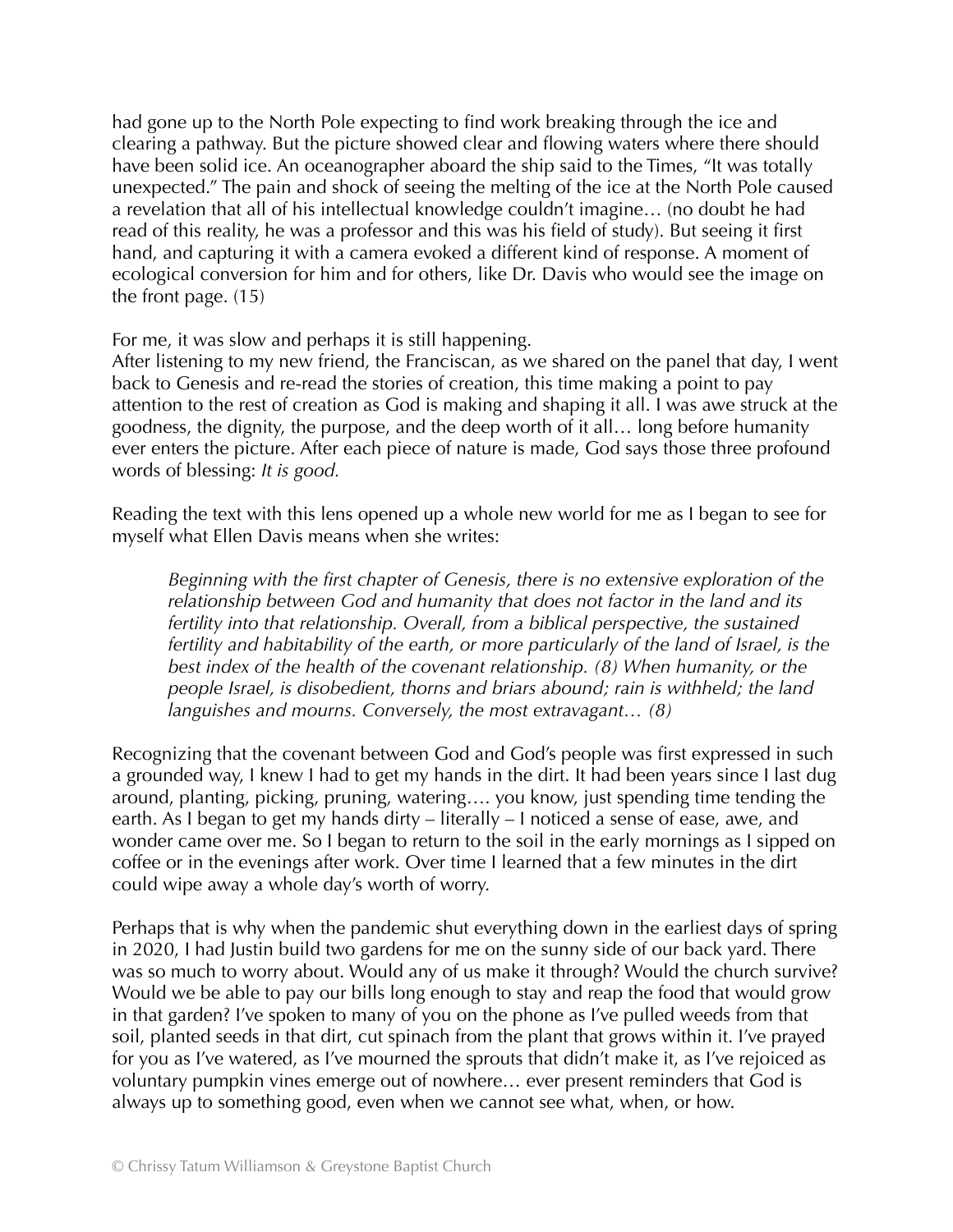Those two gardens are named "hope" and "persistence" because that is what they have taught me time and time again.

These are the moments making up my ecological conversion, and they grow and intensify as I spend more and more time with my hands in the dirt. Not because I have a green thumb (I don't), but because there is something profoundly sacred about being in relationship with God's good creation.

You see, if we read the Genesis text closely, with our minds attune to more than just the emergence of humankind, we begin to see that a whole world exists before us and around us. God entrusted it to us, we are here to tend it, to work it, to care for it, to be in relationship with it just as God is in relationship with us.

Though some Christians discredit environmental concerns saying that the whole world was created for the benefit of humankind; what does it matter how we treat the earth, God will renew it all in the sweet by and by? They often look to the same scripture we read today pointing out phrases like "let them have dominion…" to support their disregard for the health of the earth. It would do us well to remember that neither the sentence nor the sentiment begins there. First God says, "Let us make humankind in our image, according to our likeness… and [*then*] let them have dominion over the fish of the sea and the birds of the air…"

You see, first we must ask ourselves: What would it be like to be made in God's image? What would it be like to live according to God's likeness? What kind of relationship does God have with us? Does God Lord over us and treat us with ambivalence or dis-concern? Or does God bend down low to shower us with love, to touch our lives with compassion, and to give us everything that we need in order to become the best version of ourselves?

God has shown us, and continues to show us, what it means to be a steward of this beautiful creation. We experience it in the love of God that we receive each and every day. And God has entrusted us with a great responsibility not to abuse and ignore this beautiful gift, but to care for it, to nurture it, and at very least to step outside and get our hands dirty in it so that we might know the persistence of a tiny seed burrowing down into the soil, the hope that there is always something good taking root, and the beautiful, glowing delight of new life bursting forth… even when we least expect it.

I've got to tell you, even in the midst of my own ecological conversion, there are days when the problems seem too big, too complex, too daunting… when the world seems too broken to ever be repaired, certainly by any small act I can contribute. When those doubts and fears start to seep in, I think about the love that I have experienced in God. Love that is patient, love that is persistent. Love that is unwavering and committed, even when I look like a lost cause. Love that believes the impossible is possible; and love that will do anything to make the dream a reality.

This is how God loves me. This is how God loves you. This is how God loves us.